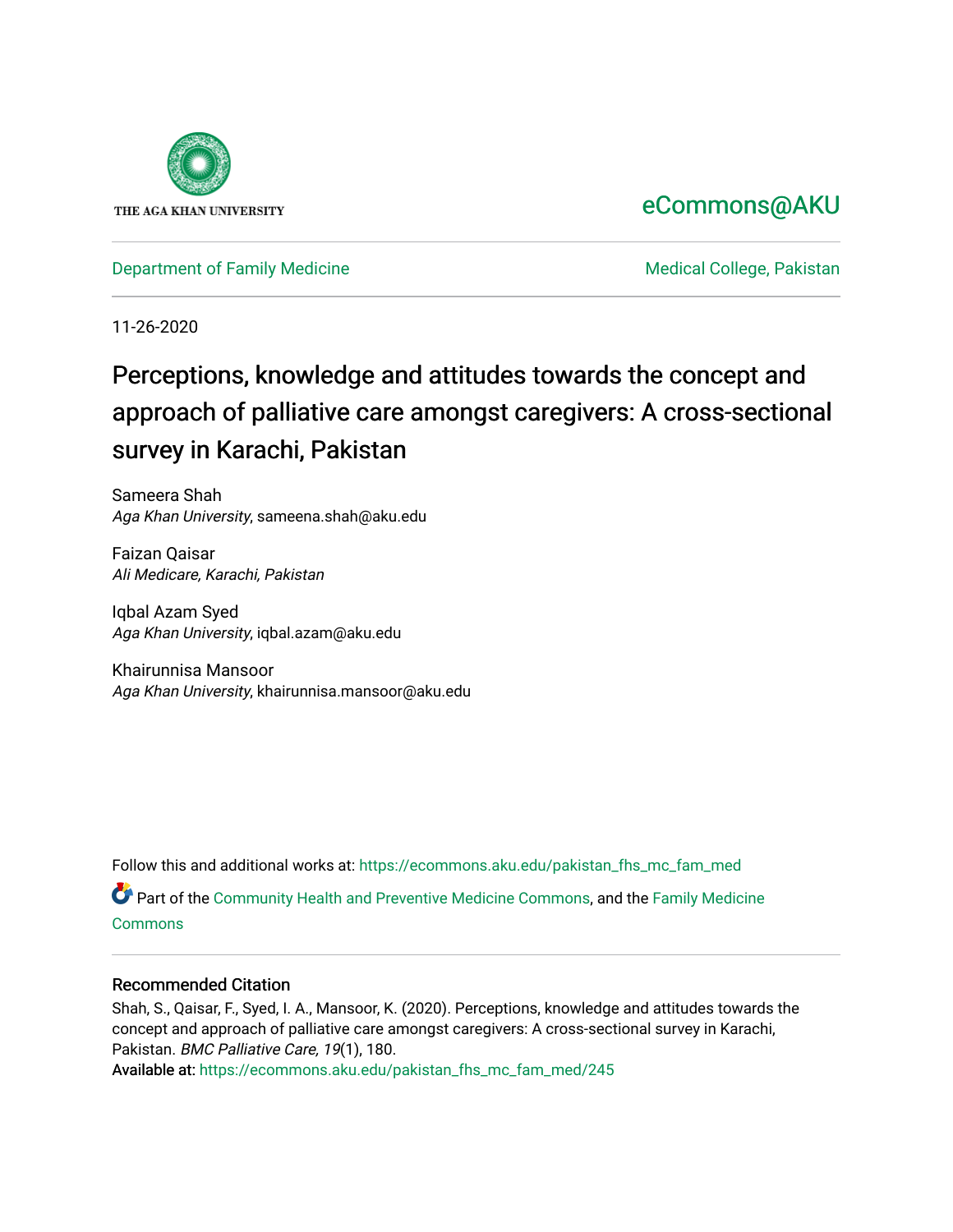# **RESEARCH ARTICLE Example 2014 12:30 The Contract of Contract ACCESS**

# **BMC Palliative Care**

Perceptions, knowledge and attitudes towards the concept and approach of palliative care amongst caregivers: a crosssectional survey in Karachi, Pakistan



Sameena Shah<sup>1,2\*</sup>, Faizan Qaisar<sup>3,4</sup>, Iqbal Azam<sup>5</sup> and Khairunnisa Mansoor<sup>6</sup>

# Abstract

Background: Limited comprehension of the concept of palliative care and misconceptions about it are barriers to meaningful utilisation of palliative care programs. As caregivers play an integral role for patients with terminal illness, it is necessary to assess their perceptions and attitudes towards the palliative care approach.

Method: A cross-sectional survey was conducted. Data was collected from the Aga Khan Hospital in-patient and out-patient departments and home-based palliative care services. All adult caregivers who met the inclusion criteria and consented, completed a questionnaire till the sample size was reached. Univariate and

multivariate multivariable analysis was done and results were reported as crude prevalence's, crude and adjusted prevalence ratios with 95% confidence intervals using Cox-proportional hazard algorithm. Mean difference of knowledge and attitude scores by caregiver variables were assessed using one-way ANOVA. SPSS version 18 was used and a p-value of less than 5% was treated as significant.

Results: Out of 250 caregivers more than 60% were 40 years or less, majority were males and at least graduates. Approximately 70% of the respondents agreed with the statement that the person suffering from cancer should be informed about the diagnosis and disease progression. About 45% (95% C.I.: 39.03, 51.37%) of the study respondents had enhanced understanding about palliative care. Individuals under 40 years old, those with an education level of at least grade 10, children or relatives were found to have significantly more enhanced knowledge about palliative care. The majority believed that the patient should be informed about the diagnosis and should be facilitated to carry out routine activities and fulfill their wishes.

(Continued on next page)

\* Correspondence: [shahsameena4@yahoo.com](mailto:shahsameena4@yahoo.com) <sup>1</sup>

<sup>1</sup>Department of Family Medicine, Campbell River Hospital, Vancouver Island Health Authority, Campbell River, Vancouver Island, BC, Canada

<sup>2</sup>Department of Family Medicine, Aga Khan University and Hospital, Stadium Road, Karachi, Pakistan

Full list of author information is available at the end of the article



© The Author(s), 2020 **Open Access** This article is licensed under a Creative Commons Attribution 4.0 International License, which permits use, sharing, adaptation, distribution and reproduction in any medium or format, as long as you give appropriate credit to the original author(s) and the source, provide a link to the Creative Commons licence, and indicate if changes were made. The images or other third party material in this article are included in the article's Creative Commons licence, unless indicated otherwise in a credit line to the material. If material is not included in the article's Creative Commons licence and your intended use is not permitted by statutory regulation or exceeds the permitted use, you will need to obtain permission directly from the copyright holder. To view a copy of this licence, visit [http://creativecommons.org/licenses/by/4.0/.](http://creativecommons.org/licenses/by/4.0/) The Creative Commons Public Domain Dedication waiver [\(http://creativecommons.org/publicdomain/zero/1.0/](http://creativecommons.org/publicdomain/zero/1.0/)) applies to the data made available in this article, unless otherwise stated in a credit line to the data.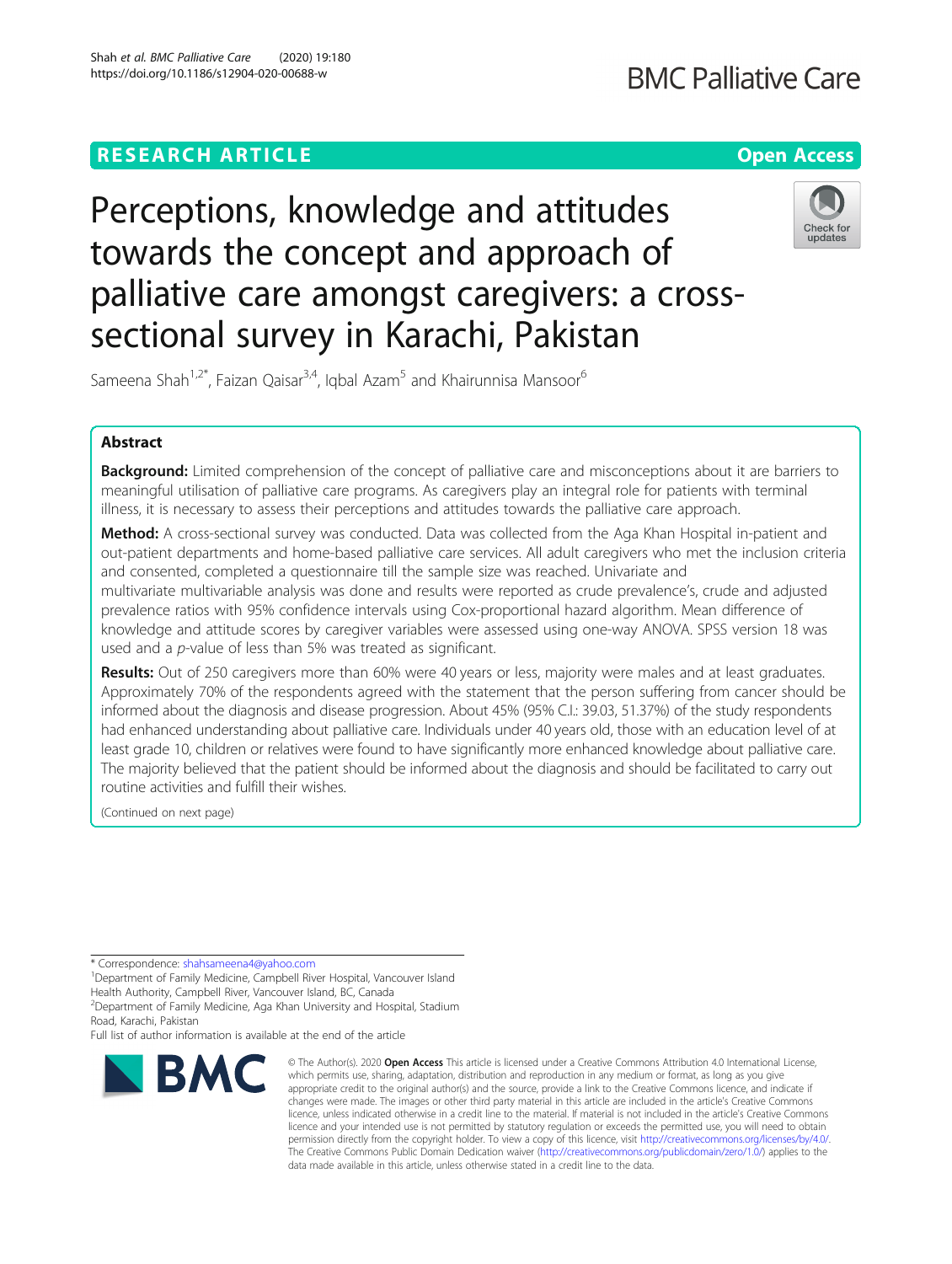# (Continued from previous page)

**Conclusion:** Nearly half of the caregivers had enhanced understanding of the palliative care approach. They showed consistent understanding of two foundational aspects indicating correct knowledge across age groups, gender, education level, and relationship with the patient. Firstly, that palliative care should be offered to everyone suffering from a terminal illness and, secondly, that this approach encompasses not just physical, but also psychological and social needs of the patient and the family. These findings will help inform the establishment of a palliative care program that fills the gaps in comprehension and knowledge of caregivers.

Keywords: Palliative care, Caregivers, Comprehension, Attitudes, Terminal illness

# Background

The World Health Organization (WHO) defines palliative care (PC) as "an approach that improves the quality of life of patients and their families facing the problems associated with life-threatening illness, through the prevention and relief of suffering by means of early identification and impeccable assessment and treatment of pain and other problems, physical, psychosocial and spiritual." [[1\]](#page-8-0). Furthermore, this approach extends to include the family members not just during the life, but also after the death of the patient. The PC approach, given its holistic nature, is multi-disciplinary and is based on a team that includes physicians, nurses, social workers and many other allied health care workers. In addition, family members often take on an increasingly integral role as caregivers as disease progresses.

For purposes of clarity, the caregiver/s, are defined as a person/s who gives help and protection to someone such as a child, an old person, or someone who is sick [[2\]](#page-8-0). The primary caregiver is usually the family member who spends the most time with the patient and is involved in the day to day care of the patient. However, there may be other paid caregivers who would also be in communication with physicians and nurses involved in patient care. In the context of PC in Pakistan - as in the rest of the world - this would be any individual who takes care of the patient, such as feeding, dressing or cleaning and making relevant day to day decisions. This person may also be involved in discussing patient condition or disease progress with the medical team or distant family members. In the Pakistani socio-cultural system, this is usually one or more close family member/s such as spouse, children, and/or siblings. However, occasionally, this individual may be a trained attendant, nurse or nursing assistant. The team addresses and prioritises the patient's needs pertaining to physical, emotional, social, and spiritual dimensions of PC on a continuum while coordinating this care with all concerned [[3\]](#page-8-0).

By 2060, 83% of deaths worldwide due to healthrelated suffering will occur in low-income and middleincome countries which constitute about 47% of the world's population [[4\]](#page-8-0). Cancer is the second leading cause of deaths globally, 70% of which occur in low and middle income countries like Pakistan [\[4\]](#page-8-0). An ongoing study that is monitoring the development of palliative care services globally with the aim to categorize countries to levels of palliative care development, placed Pakistan in category 3a (Isolated palliative care provision) in 2017 [[5](#page-8-0)]. It also notes that 47.5% of the world's population belongs to countries that fall within this category [[5\]](#page-8-0). In Pakistan, there are only a handful of medical institutes that offer palliative care  $[6]$  $[6]$ . Given these circumstances, there is a great need to develop and integrate palliative care into health systems at a public health level.

Among several challenges to developing a public health approach, one is the paucity of public awareness of palliative care, as demonstrated by numerous international surveys [\[7](#page-9-0)–[10\]](#page-9-0). Moreover, the understanding of the situation is complicated by limited research in this relatively new field in Pakistan [\[6,](#page-8-0) [11,](#page-9-0) [12](#page-9-0)]. Lack of comprehension of the concept and scope of PC and misconceptions about it are a barrier to the uptake and meaningful utilisation of this comprehensive approach by patients and families [\[5,](#page-8-0) [11](#page-9-0)– [13](#page-9-0)]. Misperceptions are common in the public and amongst caregivers and can adversely impact the uptake of this beneficial service even when it is available [\[10\]](#page-9-0). This compounds the stress and burden of all caregivers looking after terminally ill patients. To ensure meaningful and successful uptake, potential caregivers, whether family members or professionals, need to have knowledge and understanding of the benefits of this approach in the care of their patients  $[14–18]$  $[14–18]$  $[14–18]$  $[14–18]$ . The objectives of this study, therefore, were to determine knowledge, in terms of perceptions and attitudes of caregivers, about the concept and principles of palliative care. The findings will help to inform interventions to enhance knowledge and address misperceptions, as palliative care becomes more widely available in Pakistan.

# Methods

A cross-sectional survey was conducted over a period of one year on  $(n = 250)$  primary caregivers to assess their perceptions, attitudes and knowledge about PC after obtaining approval from the Ethics Research Committee of the Aga Khan University Hospital (AKUH). Data was collected from the Aga Khan Hospital in-patient and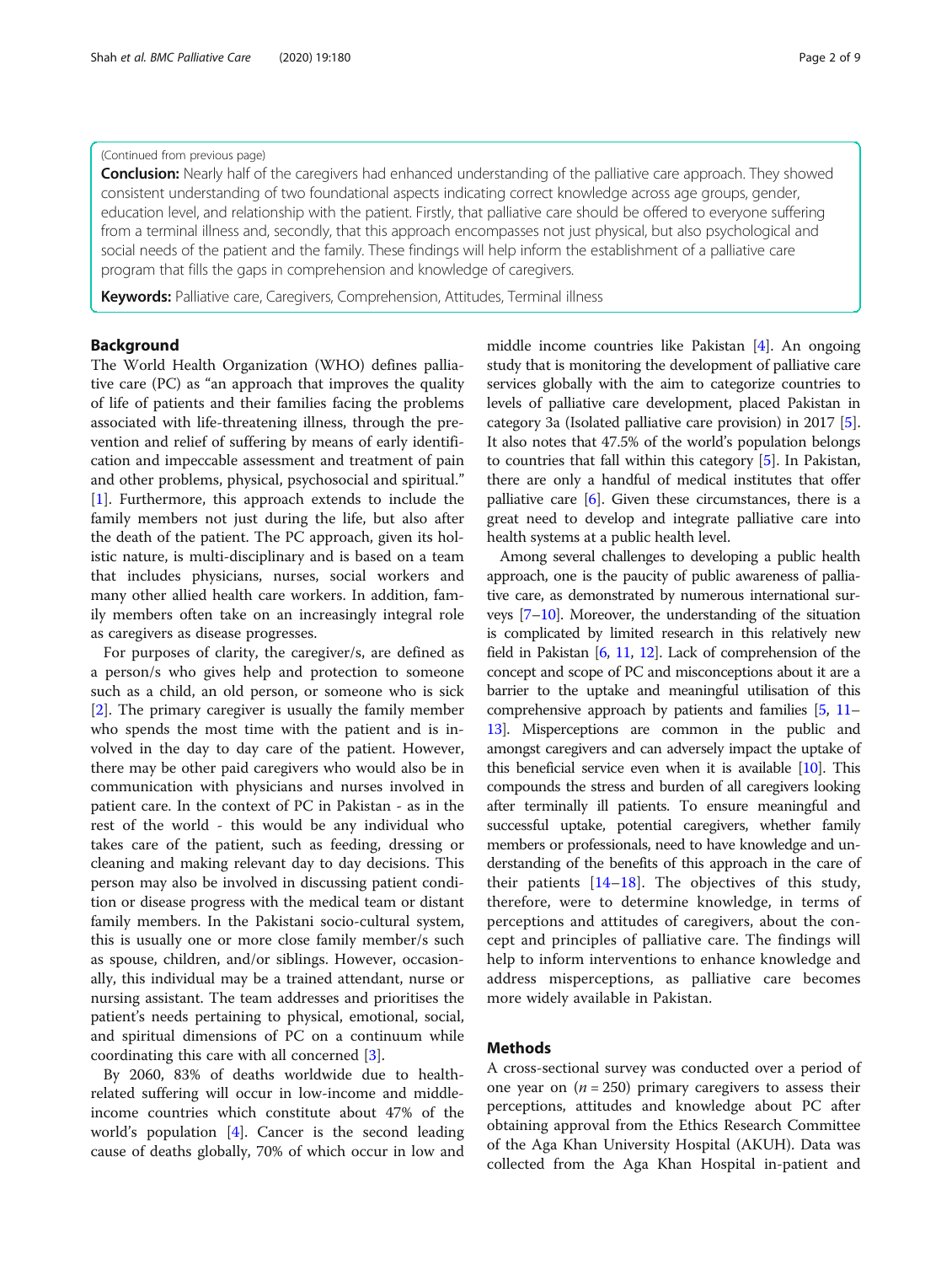out-patient departments and home-based palliative care services from mid 2015 to 2016. The Aga Khan University Hospital is a tertiary care hospital with outreach clinics and a home-based care service in the metropolitan city of Karachi.

The sample size estimate was based on knowledge of PC and anticipated as 50% with 5% level of significance, 6.5% precision and 10% incompleteness or refusal to participate. The study participants were recruited from the in-patient cancer, neurology, pulmonary and cardiac wards, outpatient consultant clinics, and patients' homes during home visits. The inclusion criteria were any person (female or male) over the age of 18 years who was taking care of a patient suffering from a terminal illness, was aware of the diagnosis and the prognosis, who conformed to the operational definition of caregiver, and who gave informed consent. The three exclusion criteria were those under 18 years of age, those who refused consent, and/or those who did not conform to the operational definition of primary caregivers. A questionnaire was developed in both Urdu and English which was cross validated and piloted on a sample drawn from the same study population, meeting the same inclusion criteria, before being used for data collection.

To ensure face and content validity, the team providing palliative care reviewed papers describing similar surveys [[19,](#page-9-0) [20](#page-9-0)] assessing knowledge, believes and attitudes about PC. This was followed by a further review by the palliative care team to ensure that the questions covered aspects of palliative care comprehensively. The questions were further screened to make sure that they were relevant to the Pakistani context and setting. Some of the questions were generic in terms of the meaning and principles of PC whereas others were regarding attitudes towards core concepts of PC. A section covering demographic and social aspects such as, gender, educational qualifications, and relationship with the patient was included. The questionnaire was then reviewed by the statistician. The questionnaire was first developed in English and then translated into Urdu and backtranslated into English by different people for cross validation. The questionnaire was piloted on the same population before data collection. A few modifications were made after it was piloted. All study participants were approached by the nursing staff or the home-based family physician in the selected study sites. All those who met the inclusion criteria were asked to complete the questionnaire till the sample size was reached. All participants were able to read and write in at least one of the two languages. To ensure confidentiality, the names of the participants were replaced by numbers throughout analysis. The original hard copy questionnaires were stored in a locked filing cabinet with only the principle investigator having access to them.

# Data analysis

The data was double entered by two data entry operators in Epidata, then verified for data entry errors and cleaned. The cleaned data was then converted into SPSS for analysis. Frequency distributions of caregiver age, gender, level of education, relationship with the patient, attitudes about whether the person receiving palliative care should be allowed to carry out normal routine activities or to fulfill all his/her wishes and whether a person should be given a diagnosis of cancer or disease progression, were generated.

Several outcomes were assessed. One was binary for which prevalence ratios with 95% CI have been reported. Prevalence with 95% confidence interval for knowledge of palliative care was calculated. Scores were derived for correct answers of the knowledge component and compared with demographic variables. The association of knowledge of palliative care with caretakers' age, gender, level of education and relationship with the patient was assessed using univariate and multivariable analysis and results were reported as crude prevalence's, crude and adjusted prevalence ratios with 95% confidence intervals using Cox-proportional hazard algorithm. Each question related to perceptions and attitudes was given a score of 1 when positive, otherwise a score of zero was given. These scores were then aggregated to obtain final correct knowledge and attitude scores for different aspects of PC. Scores for the following knowledge variables were calculated: goals of PC, focus of PC, composition of PC team, setting of PC, knowledge about hospice, perceptions about provider of PC, perceptions about needs of patients suffering from a terminal illness, perceptions about whether PC should be offered to people diagnosed with a terminal illness, perceptions about the best setting to provide PC and perceptions about the best source for obtaining knowledge about PC.

Mean difference of these scores by primary caregivers age group, gender, education level and relationship with the patient was assessed using one-way ANOVA. SPSS version 18 was used to analyze the data. A  $p$ -value of less than 5% was treated as significant.

# Results

A total of  $(n = 250)$  primary caregivers completed the self-administered questionnaire. More than 60% of them were 40 years old or less and the majority were males. More than 85% of them were at least graduates. More than 50% of the caregivers were close family members, such as a spouse or a child. About 45% (95% C.I.: 39.03, 51.37%) of the study respondents had a reasonable amount of knowledge about palliative care. The caregivers who were found to have significantly better comprehension about palliative care were young individuals aged < 40 years, those with an education level of up to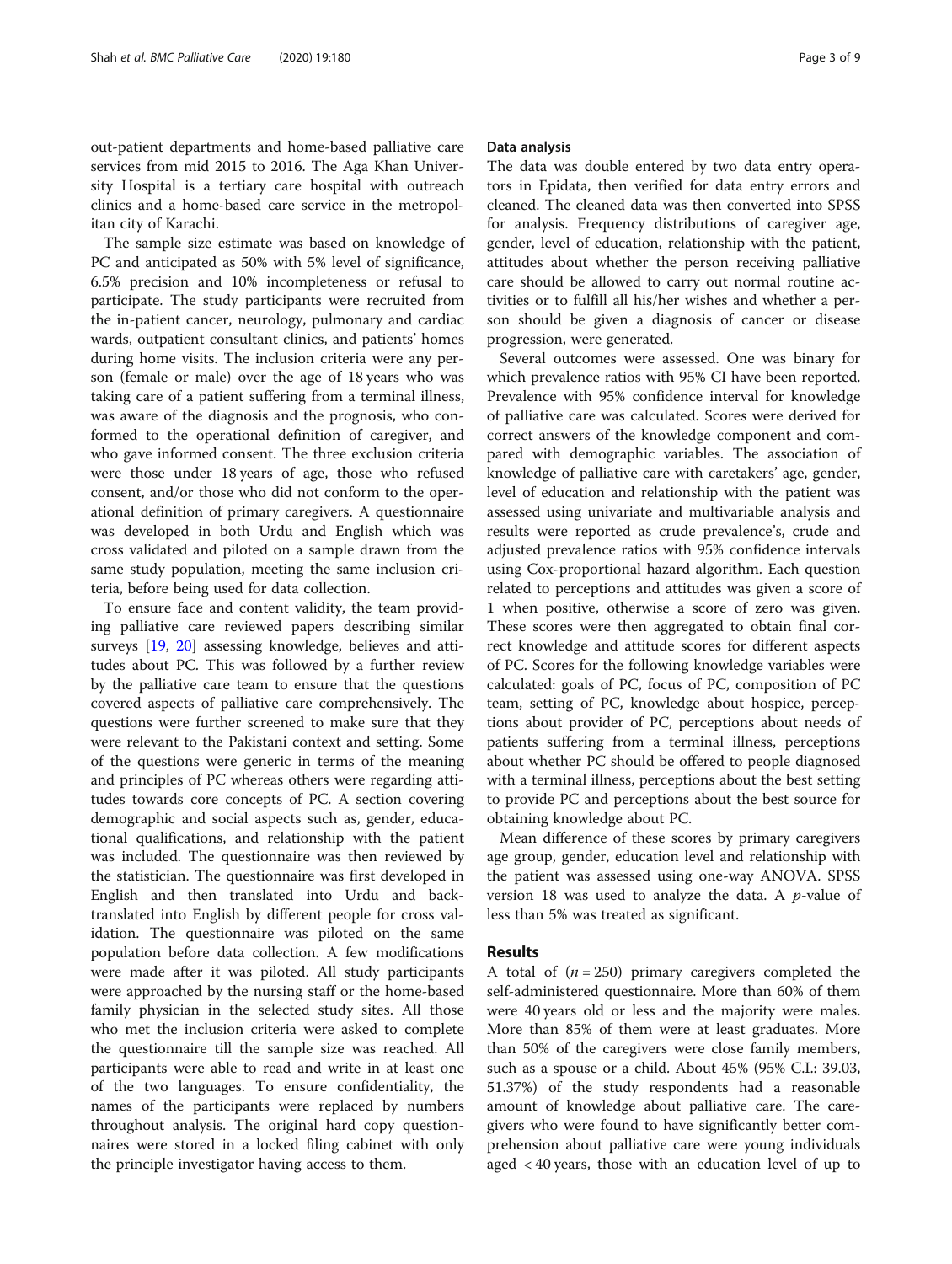<span id="page-4-0"></span>grade 10, and/or children of the patient. (Table 1) More than half of them agreed that the person receiving palliative care should be encouraged to carry out normal routine activities or to fulfill their wishes. Approximately 70% of the respondents agreed with the statement that the person suffering from cancer should be informed about the diagnosis and disease progression. (Table [2](#page-5-0)) A little less than half 113 (45.2%) agreed with the statement describing palliative care in the questionnaire, while 103 (41.2%) did not know and 34 (13.6%) disagreed with the statement. The majority agreed with the statement about the meaning of palliative care.

Differences in the mean scores of knowledge of different aspects of palliative care by age, gender, level of education and relationship with the patient were observed. (Table [3\)](#page-6-0).

# Age

Goals of PC Score (F = 13.23; df = 3246;  $p$ -value < 0.001), Focus of PC Score (F = 17.50; df = 3246;  $p$ -value < 0.001), Team Members of PC Score (F = 31.08; df = 3246;  $p$ value < 0.001), Settings of PC Score ( $F = 18.15$ ; df = 3246;  $p$ -value< 0.001), Hospice Knowledge Score (F = 4.58; df = 3246; p-value< 0.001), Perceptions about Provider of PC Score (F = 13.65; df = 3246;  $p$ -value < 0.001), Perceptions that Palliative Care should be Offered to Everyone Suffering from a Terminal Illness Score  $(F = 33.16; df =$ 3246; p-value< 0.001), Perceptions about Best Setting to Provide PC Score (F = 14.64; df = 3246; *p*-value < 0.001) and Perceptions about the Best Source of Knowledge about PC Score (F = 4.89; df = 3246; p-value = 0.003) were found to be significantly different by the respondents' age except Perceptions about the Needs of Patients Suffering from a Terminal Illness Score ( $F = 0.233$ ; df = 3246; *p*-value = 0.873). Focus of PC Score (F = 17.02; df = 1248; *p*-value < 0.001).

### Gender

Settings of PC Score  $(F = 7.002; df = 1248; p-value =$ 0.009), Knowledge of Hospice Score ( $F = 5.12$ ; df = 1248;  $p$ -value = 0.025), Perceptions about Provider of PC Score  $(F = 53.94; df = 1248; p-value < 0.001)$ , Perceptions about the Needs of Patients Suffering from a Terminal Illness Score (F = 28.02; df = 1248;  $p$ -value< 0.001), Perceptions of Best Setting to provide PC Score  $(F = 3.93; df = 1248;$  $p$ -value = 0.049) and Perceptions about the Best Source of Knowledge about PC Score (F = 11.09; df = 1248;  $p$ value  $= 0.001$ ) were found significantly different by gender of the respondent except Goals of PC Score  $(F =$ 1.177; df = 1248;  $p$ -value = 0.279), Team Members of PC Score (F = 3.55; df = 1248; *p*-value = 0.061) and Perceptions that Palliative Care should be Offered to Everyone Suffering from a Terminal Illness Score ( $F = 1.69$ ; df = 1248; *p*-value = 0.195).

# Education

Goals of PC Score  $(F = 8.80; df = 2247; p-value < 0.001)$ , Focus of PC Score (F = 73.13; df = 2247; p-value < 0.001), Team Members of PC Score (F = 8.03; df = 2247;  $p$ value< 0.001), Hospice Knowledge Score ( $F = 13.42$ ; df = 2247; p-value< 0.001), Perceptions about Provider of PC Score (F = 22.43; df = 2247;  $p$ -value < 0.001), Perceptions about the Needs of Patients Suffering from a Terminal Illness Score (F = 33.24; df = 2247;  $p$ -value< 0.001), Perceptions that Palliative Care should be Offered to Everyone Suffering from a Terminal Illness Score ( $F = 18.25$ ; df = 2247;  $p$ -value< 0.001), Perceptions of Patient Best Setting to Provide PC Score  $(F = 11.47; df = 2247; p$ value< 0.001) and Perceptions about the Best Source of

Table 1 Association of Different Socio-Demographic Distribution of Respondents with Correct Comprehension of the Concept and Principles of Palliative Care (Crude and Adjusted Prevalence Ratios with 95%

|                           |                    | <b>Prevalence of Palliative</b><br>Care Knowledge ( $n = 113/250$ ) | <b>Crude Prevalence</b><br>Ratio (95% CI) | <b>Adjusted Prevalence</b><br>Ratio (95% CI) |
|---------------------------|--------------------|---------------------------------------------------------------------|-------------------------------------------|----------------------------------------------|
| Age Group (in years)      | $<$ 30 (Ref.)      | 58.7%                                                               |                                           |                                              |
|                           | $30 - 40$          | 62.3%                                                               | 1.06(0.70, 1.61)                          | 0.74(0.42, 1.28)                             |
|                           | $40 - 50$          | 12.9%                                                               | $0.22$ $(0.11, 0.44)$                     | $0.23$ $(0.11, 0.48)$                        |
|                           | $50 - 60$          | 44.4%                                                               | $0.76$ (0.40, 1.42)                       | $0.66$ $(0.34, 1.31)$                        |
| Gender                    | Male               | 46.4%                                                               | 1.07(0.73, 1.56)                          |                                              |
|                           | Female (Ref.)      | 43.4%                                                               |                                           |                                              |
| <b>Oualification</b>      | Up to Secondary    | 85.7%                                                               | 1.79 (1.13, 2.83)                         | 1.96 (1.09, 3.51)                            |
|                           | Graduate           | 31.1%                                                               | 0.65(0.42, 1.00)                          | 0.49(0.29, 0.84)                             |
|                           | Masters (Ref.)     | 47.9%                                                               |                                           |                                              |
| Relationship with patient | Self/Spouse (Ref.) | 21.43%                                                              |                                           |                                              |
|                           | Children           | 46.48%                                                              | 2.17 (1.04, 4.53)                         | 1.01 (0.44, 2.34)                            |
|                           | Others             | 51.82%                                                              | 2.42 (1.21, 4.84)                         | 2.73 (1.25, 5.97)                            |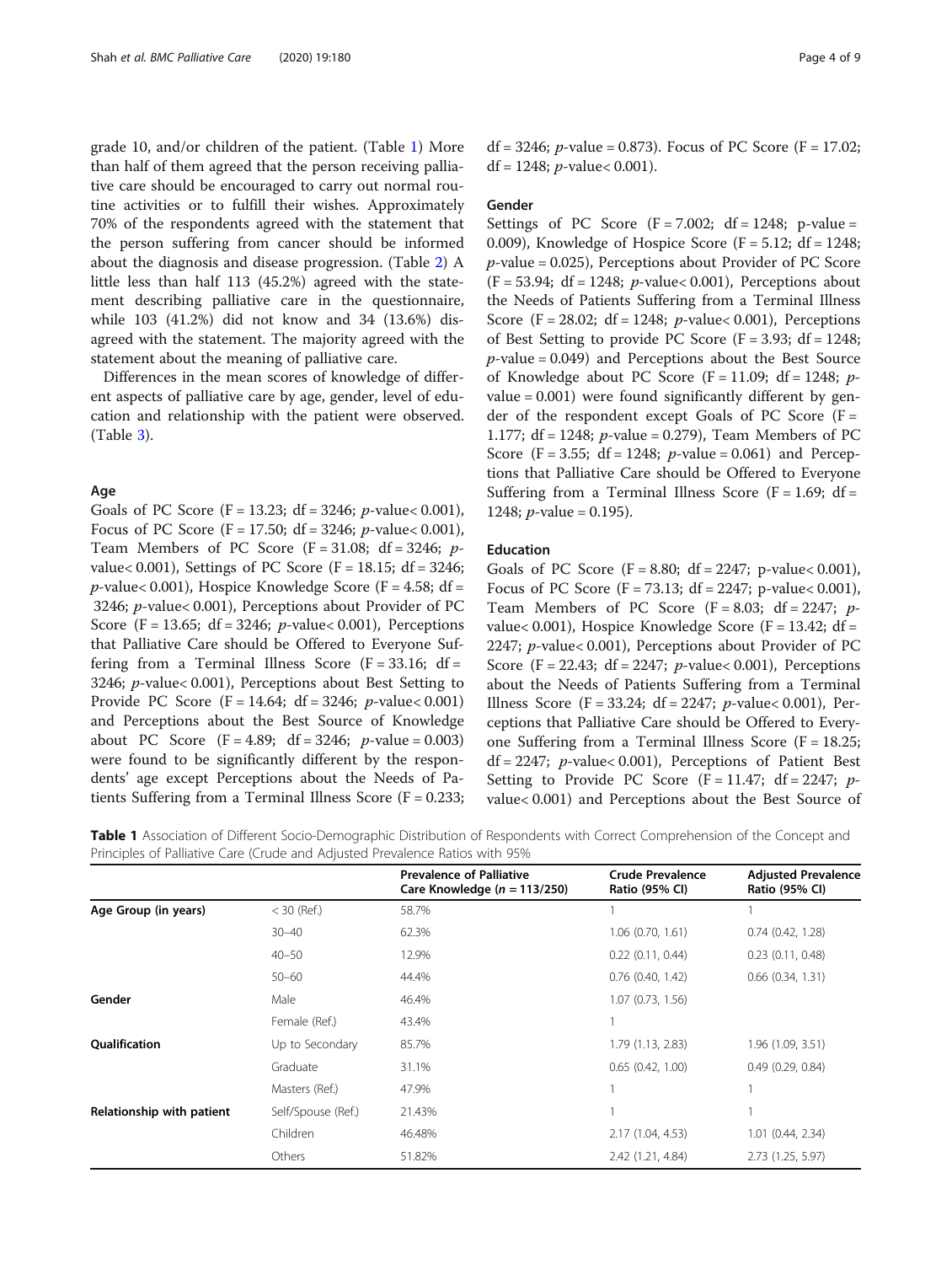<span id="page-5-0"></span>Table 2 Frequency of Level of Agreement or Disagreement of Respondents with Core Concepts of Palliative Care ( $n = 250$ )

| <b>CORE CONCEPT</b>                                                       | <b>RESPONSE</b>          | N(%)        |
|---------------------------------------------------------------------------|--------------------------|-------------|
| Person receiving palliative care                                          | Strongly Agree           | 76 (30.4%)  |
| should be allowed to carry out<br>normal routine activities               | Agree                    | 76 (30.4%)  |
|                                                                           | Disagree                 | 10 (4.0%)   |
|                                                                           | <b>Strongly Disagree</b> | 19 (7.6%)   |
|                                                                           | I Don't Know             | 69 (27.6%)  |
|                                                                           | <b>Total</b>             | 250         |
| Person receiving palliative care should                                   | Strongly Agree           | 130 (52.0%) |
| be allowed to fulfill all his/her wishes                                  | Agree                    | 43 (17.2%)  |
|                                                                           | Disagree                 | 11 (4.4%)   |
|                                                                           | <b>Strongly Disagree</b> | 17 (6.8%)   |
|                                                                           | I Don't Know             | 49 (19.6%)  |
|                                                                           | <b>Total</b>             | 250         |
| Person suffering from cancer should be                                    | Strongly Agree           | 57 (22.8%)  |
| given diagnosis or disease progress<br>information if s/he wants to know. | Agree                    | 102 (40.8%) |
|                                                                           | Disagree                 | 24 (9.6%)   |
|                                                                           | <b>Strongly Disagree</b> | 19 (7.6%)   |
|                                                                           | I Don't Know             | 48 (19.2%)  |
|                                                                           | <b>Total</b>             | 250         |

Knowledge about PC Score  $(F = 4.13; df = 2247; p$ value = 0.017) were found significantly different by level of education except Settings of PC Score ( $F = 2.01$ ; df = 2247; *p*-value = 0.136).

### Relationship with patient

Goals of PC Score (F = 7.25; df = 2247;  $p$ -value = 0.001), Focus of PC Score (F = 22.53; df = 2247; p-value < 0.001), Settings of PC Score  $(F = 17.18; df = 2247; p-value <$ 0.001), Hospice Knowledge Score (F = 20.15; df = 2247; p-value< 0.001), Perceptions about Provider of PC Score  $(F = 11.03; df = 2247; p-value < 0.001)$  and Perceptions about Best Setting to Provide PC Score ( $F = 16.87$ ; df = 2247; p-value< 0.001), Perceptions about the Best Source of Knowledge about PC Score (F = 3.21; df = 2247;  $p$ value = 0.042) were found significantly different for relationship with patient except Team Members of PC Score  $(F = 0.25; df = 2247; p-value = 0.776)$ , Perceptions about the Needs of Patients Suffering from a Terminal Illness Score  $(F = 3.01; df = 2247; p-value = 0.051)$  and Perceptions that Palliative Care should be Offered to Everyone Suffering from a Terminal Illness Score ( $F = 1.58$ ; df = 2247; *p*-value = 0.207) (Table [3\)](#page-6-0).

# **Discussion**

The concept of PC as a formal approach is relatively new to Pakistan, within the community as well as amongst its physicians. Just a handful of studies have

been done on this concept in Pakistan  $[6, 11, 12]$  $[6, 11, 12]$  $[6, 11, 12]$  $[6, 11, 12]$  $[6, 11, 12]$  $[6, 11, 12]$  $[6, 11, 12]$ . Aga Khan University Hospital set up a formal palliative care program in 2012 consisting of a section of palliative medicine in the department of oncology, with dedicated clinics and home-based care services. Simultaneously, an online course and workshops on PC were developed for health care professionals [\[21\]](#page-9-0). However, awareness in the community at large appears to be limited as it remains a new concept in Pakistan. All the respondents in this study were caring for patients with terminal illnesses and were, therefore, able to assess the needs of these patients in terms of symptom relief. They were also aware of the care and treatment being provided for the patient whether in hospital, at home or in the outpatient clinics. The vast majority, 223 (89%) out of the total 250 study participants, were young adults up to 50 years old, whereas the remaining few were 50 to 60 years old. This is in keeping with the fact that caregivers are more likely to be younger and able-bodied, as caring for palliative care patients can be increasingly demanding as the patient's condition progresses. More than half of the caregivers were male which is in contrast with international studies that have repeatedly found that the majority of caregivers are female [\[22](#page-9-0)].

This can be explained by the patriarchal structure of Pakistani culture including its households [\[23\]](#page-9-0). The survey was done on patients accessing a relatively expensive private pay hospital in Karachi, which has a literacy rate of over 75% [[24](#page-9-0)]. However, the fact that all of the respondents were literate, in a country where the adult literacy rate (over 15 years) was 59% in 2017 and the majority of the study participants were at least graduates, may have had a bearing on the levels of awareness and knowledge about PC [[25\]](#page-9-0). A study in the US found a similar association [\[18\]](#page-9-0).

In this sample, half the caregivers were close relatives of the patient, such as wife, husband, sister or brother in almost equal numbers, while the remaining were nurses, nursing attendants or distant relatives. This matches findings in international studies where close family members take on the role of caregiver when a spouse, parent, child or relative falls ill [\[26](#page-9-0), [27](#page-9-0)] (Table [1](#page-4-0)).

Just over half (54.8%) did not know or did not comprehensively understand the concept of PC while less than half of the caregivers had enhanced understanding of the basic concept of PC. It is noteworthy that these numbers are comparable to a large study done in the US in 2019, because the same percentage of caregivers (55%), had never heard of PC, whereas 19.2% knew what PC was and believed they would be able to explain it to someone else [\[18](#page-9-0), [28\]](#page-9-0). A study done on the general population in the US, found misperceptions and negative attitudes towards palliative care even though palliative care is more widely available there [\[29](#page-9-0)].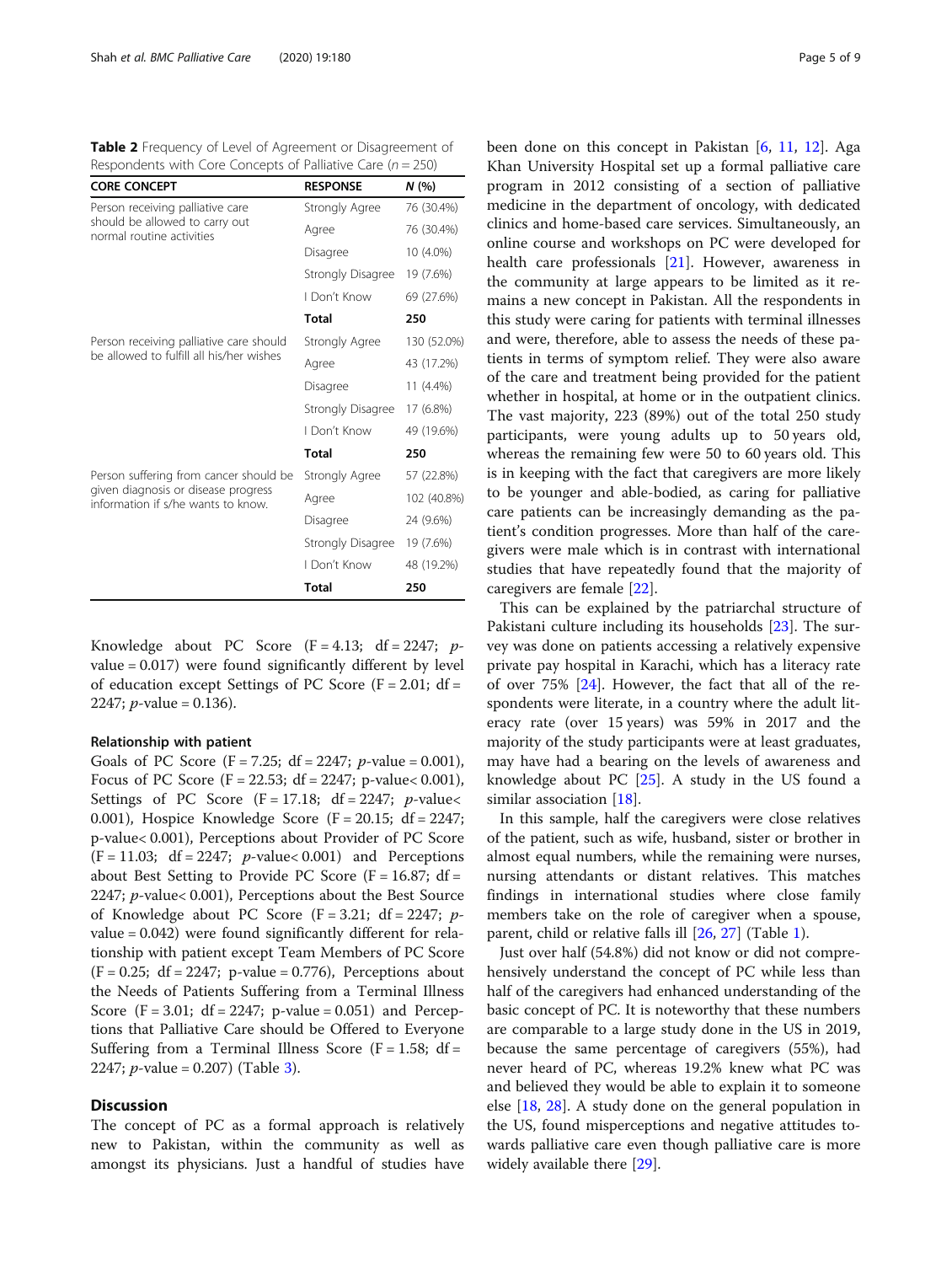<span id="page-6-0"></span>

|                                 |                    |                          |                             |                                              |                             |                                         |                             | Table 3 Score and Mean (SD) of Perceptions and Knowledge about Different Aspects of Palliative Care by Socio-Demographic Characteristics |                                                                                                          |                                               |                                                                   |
|---------------------------------|--------------------|--------------------------|-----------------------------|----------------------------------------------|-----------------------------|-----------------------------------------|-----------------------------|------------------------------------------------------------------------------------------------------------------------------------------|----------------------------------------------------------------------------------------------------------|-----------------------------------------------|-------------------------------------------------------------------|
| Characteristics.                | z                  | Goals of PC<br>Mean (SD) | PC Mean<br>(SD)<br>Focus of | Mean (SD)<br><b>Members</b><br>Team<br>of PC | PC Mean (SD)<br>Settings of | about Hospice<br>Knowledge<br>Mean (SD) | PC Mean (SD)<br>Provider of | Fulfilling Needs of<br>Patients Suffering<br>Illness Mean (SD)<br>from a Terminal                                                        | Offered to Everyone<br>a Terminal Illness<br>Suffering from<br>Palliative Care<br>Should be<br>Mean (SD) | PC Mean (SD)<br>for Providing<br>Best Setting | of Obtaining<br>Best Source<br>Knowledge<br>Mean (SD)<br>About PC |
| Overall                         |                    | 250 1.37 (0.97)          | (1.42)<br>2.21              | 38)<br>2.23 (1                               | 1.95(1.14)                  | 1.17 (1.06)                             | 1.34(1.78)                  | 1.41 (0.75)                                                                                                                              | 4.62 (4.15)                                                                                              | (60'l) 45'l                                   | 2.41 (1.83)                                                       |
| p-value Age<br>group            |                    | 0.001                    | 10000                       | 0.001                                        | < 0.001                     | < 0.001                                 | < 0.001                     | < 0.873                                                                                                                                  | 0.001                                                                                                    | < 0.001                                       | < 0.003                                                           |
| Age Group                       |                    |                          |                             |                                              |                             |                                         |                             |                                                                                                                                          |                                                                                                          |                                               |                                                                   |
| $< 30$                          | 92                 | 1.80 (0.76)              | 2.33 (1.08)                 | 2.51 (0.90)                                  | 2.15 (1.33)                 | 1.32(1.33)                              | 1.85 (1.92)                 | 1.41 (0.84)                                                                                                                              | 4.53 (3.48)                                                                                              | 1.75 (1.22)                                   | 2.59 (2.30)                                                       |
| $30 - 40$                       | $\overline{\circ}$ | 1.34(0.96)               | 2.00(1.43)                  | 1.07(1.17)                                   | (10(1.04)                   | 0.75 (0.77)                             | 0.26 (0.73)                 | 1.44(0.67)                                                                                                                               | 1.49 (2.44)                                                                                              | 0.98 (1.02)                                   | $(24.1)$ $5(1.7)$                                                 |
| 40-50                           | $\approx$          | 0.93 (1.00)              | 1.66 (1.59)                 | 2.97 (1.64)                                  | 2.29 (0.57)                 | 1.23 (0.94)                             | 1.29 (1.96)                 | 1.36 (0.76)                                                                                                                              | 5.71 (4.65)                                                                                              | 1.20 (0.79)                                   | 2.44 (1.30)                                                       |
| 50-60                           | $\overline{27}$    | 1.11(1.01)               | 3.74 (0.71)                 | 2.00 (0.28)                                  | 2.30 (0.82)                 | 1.44(0.58)                              | 2.15 (1.29)                 | 1.48 (0.58)                                                                                                                              | 9.15 (1.98)                                                                                              | 2.30 (0.67)                                   | 3.22(1.4)                                                         |
| p-value Gender                  |                    | < 0.279                  | 0.001                       | 10000                                        | 0.009                       | < 0.025                                 | 0.001                       | 0.001                                                                                                                                    | < 0.195                                                                                                  | 6000                                          | < 0.001                                                           |
| Gender                          |                    |                          |                             |                                              |                             |                                         |                             |                                                                                                                                          |                                                                                                          |                                               |                                                                   |
| Male                            | 151                | 1.32 (0.99)              | 2.50 (1.43)                 | 2.36 (1.41)                                  | 1.79 (1.04)                 | 1.05 (0.86)                             | 0.73 (1.26)                 | 1.22 (0.69)                                                                                                                              | 4.34 (4.39)                                                                                              | 1.36 (0.97)                                   | 2.11 (1.73)                                                       |
| Female                          | 99                 | 1.45 (0.95)              | 1.77(1.3)                   | 2.03(1.3)                                    | 2.18(1.26)                  | 1.35 (1.28)                             | 2.26 (2.04)                 | 1.71(0.74)                                                                                                                               | 5.04 (3.74)                                                                                              | 1.64(1.25)                                    | 2.88 (1.89)                                                       |
| p-value Education               |                    | 0.001                    | $<0.001$                    | 0.001                                        | < 0.136                     | < 0.001                                 | < 0.001                     | < 0.001                                                                                                                                  | 0.001                                                                                                    | 0.001                                         | < 0.017                                                           |
| Education                       |                    |                          |                             |                                              |                             |                                         |                             |                                                                                                                                          |                                                                                                          |                                               |                                                                   |
| Upto Secondary                  | 35                 | 1.971(.38)               | 2.66(.99)                   | 2.08(.44)                                    | 1.97(.38)                   | 0.94(.48)                               | 3.05 (2.04)                 | 1.89 (0.323)                                                                                                                             | 7.05 (2.04)                                                                                              | 2.25(.61)                                     | 2.14(1.22)                                                        |
| Graduate<br>Inter.to            | 119                | 1.21(1.19)               | 1.32 (1.36)                 | 2.57 (1.75)                                  | 2.08 (1.18)                 | 1.51 (1.22)                             | 1.100 (1.66)                | (0.71)<br>1.61                                                                                                                           | 5.30 (4.37)                                                                                              | 1.33 (1.19)                                   | 2.75(1.8)                                                         |
| Postgraduate &<br>above         | $\infty$           | 1.35(1.37)               | 3.12 (2.21)                 | 1.85 (2.23)                                  | 1.77(1.95)                  | 0.82(1.17)                              | 1.00(1.34)                  | 0.99 (0.703)                                                                                                                             | 2.88 (4.62)                                                                                              | 1.34(1.47)                                    | 2.08 (2.41)                                                       |
| <i>p</i> -value<br>Relationship |                    | < 0.001                  | $<0.001$                    | < 0.776                                      | 0.001                       | 0.0001                                  | 0.001                       | < 0.051                                                                                                                                  | < 0.207                                                                                                  | < 0.001                                       | < 0.042                                                           |
| Relationship                    |                    |                          |                             |                                              |                             |                                         |                             |                                                                                                                                          |                                                                                                          |                                               |                                                                   |
| Self/Spouse                     | $\overline{4}$     | $(62.0)$ 0.90            | 2.93 (1.04)                 | 2.12 (0.88)                                  | 2.83 (0.69)                 | 0.81 (0.94)                             | 1.62 (1.36)                 | 1.17(0.66)                                                                                                                               | 4.48 (4.44)                                                                                              | 1.88 (0.80)                                   | 3.00 (1.63)                                                       |
| Children                        |                    | 1.62(0.62)               | 2.76 (1.20)                 | 2.31 (0.95)                                  | 1.72(1.13)                  | 0.69 (0.60)                             | 2.03 (1.97)                 | 1.41 (0.96)                                                                                                                              | 5.35 (3.83)                                                                                              | 1.89 (1.33)                                   | 2.48 (2.23)                                                       |
| Others                          | 137                | 1.39(1.12)               | 1.71 (1.43)                 | 2.23 (1.66)                                  | 1.80(1.14)                  | 1.53 (1.14)                             | 0.89 (1.65)                 | 1.49 (0.63)                                                                                                                              | 4.28 (4.21)                                                                                              | 1.12 (0.93)                                   | 2.20 (1.62)                                                       |
|                                 |                    |                          |                             |                                              |                             |                                         |                             |                                                                                                                                          |                                                                                                          |                                               |                                                                   |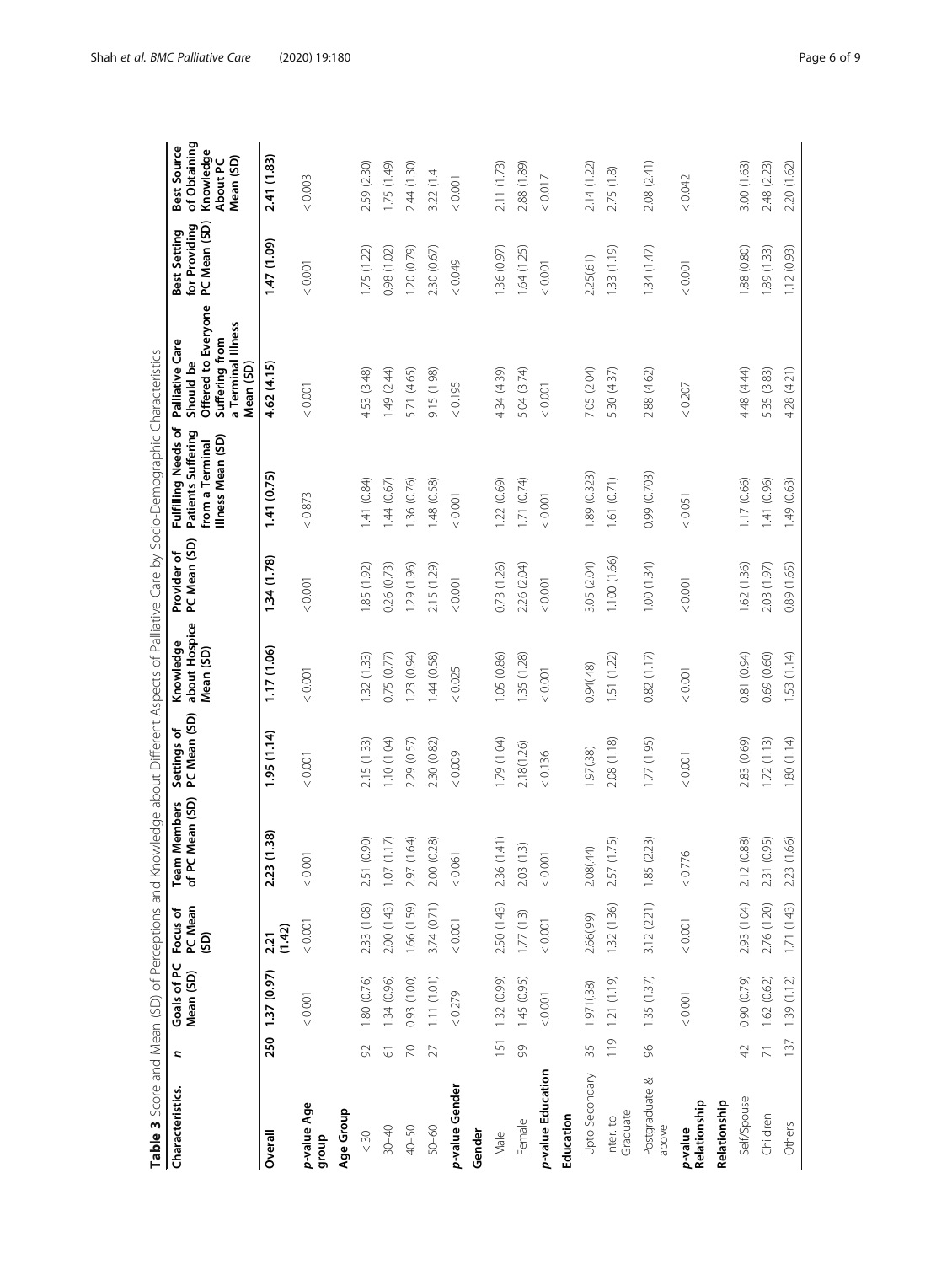The PC approach works in tandem with the 'patient centered approach' that is based on the principle that the patient should be given every opportunity to be involved in all aspects of care starting from complete information about the terminal illness to decision making about treatment options, unless the patient forgoes this right or defers it to a family member [\[30](#page-9-0)–[32\]](#page-9-0). These principles underpin the ethical and professional obligations of this approach [[33\]](#page-9-0). In keeping with this, the majority of the respondents believed that the patient should be informed about the diagnosis of a terminal illness, which matches the findings reported in an earlier paper done in the community health center of the same hospital and international studies done in hospitals and the community [[30,](#page-9-0) [32,](#page-9-0) [33\]](#page-9-0). This finding should give more confidence to physicians to ask the patient if s/he wants to know the diagnosis and discuss management options. This is especially relevant when relatives insist that it should not be disclosed or discussed with the patient, fulfilling the ethical principle of patient autonomy [[30](#page-9-0)– [32\]](#page-9-0). Similarly, the majority of the respondents believed that patients should be encouraged to carry out routine activities and be facilitated to fulfill their wishes. This is in accordance with the PC approach wherein patients are enabled to live normal lives and every effort is made to fulfill their wishes to prevent helplessness and suffering [\[1](#page-8-0), [19](#page-9-0)] (Table [2](#page-5-0)).

In contrast to a focused medical approach, the goals of palliative care, therefore, are to ease the suffering of the patient and the family across all its domains, while remembering to reassess at every step to ensure that futile treatments and false hope are avoided [[1\]](#page-8-0). While PC can be provided in hospital, it can also be provided at home, in clinics and hospice (a place where people with terminal illnesses can pass their last months of life) [\[34](#page-9-0)]. Younger caregivers were aware of this, probably because this group was more likely to have greater exposure to multiple sources of information, even if they had been less likely to have had any personal experience of caring for a relative suffering from a terminal illness [\[19,](#page-9-0) [29](#page-9-0)]. Similarly, the oldest age group also had an enhanced understanding and knowledge of the concept and principles of PC.

The obvious explanation is their greater experience and therefore first-hand learning regarding this aspect of life, because by this stage in their lives they would have been more likely to have observed and/or been involved in the care of a family member or a friend suffering from a terminal illness. All age groups believed that an essential aspect of PC was fulfilling the needs of patients suffering from a terminal illness (Table [3\)](#page-6-0).

Participants educated up to grade 10 at the time of data collection were younger and had greater knowledge and correct perceptions of PC, whereas respondents with a higher level of education were older and had a limited understanding of the concept. Better knowledge and awareness in younger individuals has also been noted in a study from the US [\[29](#page-9-0)]. That there was less variation in accurate perceptions about these aspects of PC across gender is understandable as both have equal opportunity to care for a palliative patient, regardless of age and relationship with patient. However, males had a better comprehension of the focus of PC whereas more females had enhanced knowledge about where PC can be provided.

Children had significantly more information about PC compared to a spouse, again comparable internationally [[29\]](#page-9-0). This is likely because younger caregivers have increased access to information technology, along with the education and skills to use it, relative to most patients' spouses. This is possibly because, although affected emotionally, children take on more responsibility in the practical and medical aspects of caring for their parents as patients, are more involved in discussions and management aspects with the medical team, and therefore actively seek information to enhance and improve the care of their affected parent, sparing the other parent of this difficult task. This can also be considered reflective of traditional Pakistani cultural practices and the dearth of nursing homes and hospices such that children often take on the responsibility of caring for parents as they age and/or when they are sick [[35](#page-9-0)–[37](#page-9-0)] Table [3](#page-6-0).

# Limitations

As the study setting has a gradually expanding PC program, the caregivers in the study sample may have acquired some information about the concept of PC during their interactions with the nurses and physicians. The results, therefore, should be generalized with caution to caregivers providing PC in settings without formal programs. This study was done on caregivers associated with a single hospital with a nascent palliative care program in a big city and the results are not generalizable to the rest of the country. All the respondents were literate, with majority of the caregivers educated at least up till grade 10, and so the perceptions, knowledge and attitudes of caregivers with less schooling than that - which in the Pakistani context is a sizeable majority - is not known [[27](#page-9-0)]. Most of the respondents in the sample were males and may not be representative of the actual gender distribution in other samples and international populations where studies have shown that most caregivers are female. Additionally, this does not necessarily imply that most caregivers in this setting are male, so it may also not be representative of the actual gender distribution in this population of caregivers. Further studies assessing this aspect will make it clear.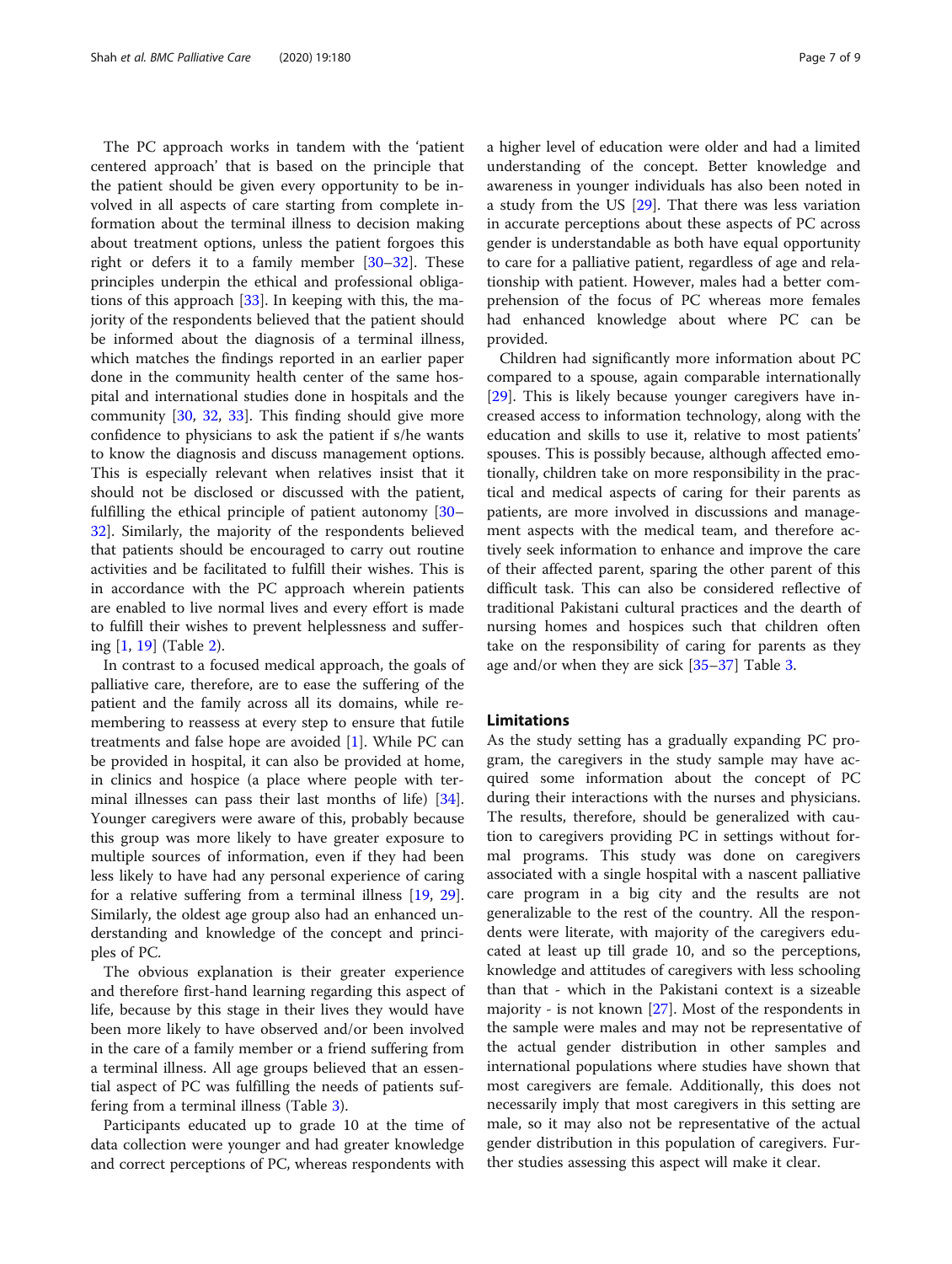# <span id="page-8-0"></span>Conclusion

Nearly half of the caregivers had partial understanding of the holistic PC approach in terms of perceptions in this limited study. The respondents showed consistent understanding of two foundational aspects indicating correct knowledge across age groups, gender, education level, and relationship with the patient. Firstly, that PC should be offered to everyone suffering from terminal illness [[20\]](#page-9-0) and, secondly, that this approach encompasses not just physical, but also psychological and social needs. In Pakistan PC is not available in the public health system unlike in developed countries. Education and training about PC are not part of medical education in the large majority of medical institutions in the country. It has been established by the WHO and noted repeatedly in the literature that knowledge deficits and misunderstandings are amongst the main challenges in providing PC [\[37](#page-9-0)–[39\]](#page-9-0). Thus, it is necessary to assess perceptions and knowledge of PC in caregivers on a wider scale as palliative care programs are established, while simultaneously incorporating training in PC in the health care professions within a public health system [[36](#page-9-0), [37](#page-9-0), [39](#page-9-0)].

This study's findings will enable the development of focused education strategies to fill the knowledge gaps in the Pakistani context. Even when health care providers or physicians are reluctant to offer PC as an option due to feelings of failure or lack of information, they will be more likely to offer PC if caregivers or the patient are knowledgeable about it and request it [[13](#page-9-0), [14](#page-9-0)]. It is essential to increase awareness and enhance knowledge about PC in both patients and caregivers while simultaneously dispelling misperceptions as PC services are developed at a public health level [[14](#page-9-0), [32,](#page-9-0) [38](#page-9-0), [39\]](#page-9-0).

#### Abbreviations

WHO : World Health Organization; PC : Palliative Care; AKUH: Aga Khan University and Hospital

#### Acknowledgements

We acknowledge with gratitude the support and facilitation provided by Zubair Masih RN, in the collection of the data. Last but not least:

We accept with gratitude the continual encouragement and facilitation provided by Professor Muhammed Khurshid, Chair of the Department of Oncology, AKUH.

This research was performed at the Aga Khan University and Hospital, Karachi, Pakistan. Data was collected from the adult inpatient wards of Aga Khan University and Hospital and homes of patients receiving palliative care through the Home Health Care Services of the Aga Khan University and Hospital.

#### Authors' contributions

The first 2 authors (SS, FQ), were directly involved in the conception, design, conduct, supervision, data collection and final review and approval of the paper. The third author (IA), did all the statistical analysis, wrote the 'Statistical Analysis' section and made the tables. The fourth author (KM) was involved in the design and conduct of the study. She also organized and supervised the data collection. All the authors reviewed and approved the final paper.

### Authors' information

1. Sameena Shah was Assistant Professor in the Department of Family Medicine and had a joint appointment in the Palliative Medicine section of the department of Oncology at AKUH during the time this study was conducted and completed. She left soon after; but continued as visiting faculty in the department of Oncology for the next two years. She currently works and lives in Campbell River, BC, Canada. 2. Faizan Qaisar was the home - based care physician in the Home Health Care Department of AKUH at the time the study was conducted and completed. He has since moved on to a different institution. 3. Igbal Azam continues as Assistant Professor in the Department of Community and Health Sciences of the AKU. 4. Khairunnisa Mansoor was the head nurse of the Home Health Care Services of AKUH at the time and has since joined the School of Nursing and Midwifery SONAM, AKU, as an instructor.

#### Funding

There was no funding for this study.

#### Availability of data and materials

All the data and material used in the conduct of this study is available for review from the Authors.

#### Ethics approval and consent to participate

This study was approved by the Aga Khan University Ethics Review Committee (Reference No. 3563-FM-ERC-13). Written consent was taken from each participant.

#### Consent for publication

Consent to publish the data gathered from the participants without referring to anyone or revealing the identity of any of the participants was taken from each participant All the authors have given consent for publication of this paper in BMC Palliative Care.

#### Competing interests

None of the authors have any competing interests.

#### Author details

<sup>1</sup>Department of Family Medicine, Campbell River Hospital, Vancouver Island Health Authority, Campbell River, Vancouver Island, BC, Canada. <sup>2</sup>Department of Family Medicine, Aga Khan University and Hospital, Stadium Road, Karachi, Pakistan. <sup>3</sup>Ali Medicare, Karachi, Pakistan. <sup>4</sup>Aga Khan University and Hospital, Karachi, Pakistan. <sup>5</sup>Department of Community Health Sciences, Aga Khan University Medical College, Karachi, Pakistan. <sup>6</sup>School of Nursing and Midwifery, SONAM, Aga Khan University and Hospital, Karachi, Pakistan.

# Received: 3 August 2020 Accepted: 18 November 2020 Published online: 26 November 2020

# References

- 1. World Health Organization. WHO Definition of Palliative Care [accessed on December, 2019]. Available from: [https://www.who.int/cancer/palliative/](https://www.who.int/cancer/palliative/definition/en/) [definition/en/.](https://www.who.int/cancer/palliative/definition/en/)
- 2. Merriam-Webster. Caregiver [accessed on January, 2019]. Available from: <https://www.merriam-webster.com/dictionary/caregiver>.
- 3. Higginson IJ, Evan CJ. What is the evidence that palliative care teams improve outcomes for cancer patients and their families? Cancer J Sci Am. 2010;16(5):423–35.
- 4. Sleeman KE, de Brito M, Etkind S, Nkhoma K, Guo P, Higginson IJ, et al. The escalating global burden of serious health-related suffering: projections to 2060 by world regions, age groups, and health conditions. Lancet Glob Health. 2019;7(7):883-892. Available from: doi:[https://doi.org/10.1016/S2214-](https://doi.org/10.1016/S2214-109X(19)30172-X) [109X\(19\)30172-X](https://doi.org/10.1016/S2214-109X(19)30172-X). Epub.
- 5. Clark D, Baur N, Clelland D, Garralda E, López-Fidalgo J, Connor S, et al. Mapping levels of palliative care development in 198 countries: the situation in 2017. J Pain Symptom Manag. 2019;59(4):749–807.e4 Available from: doi: <https://doi.org/10.1016/j.jpainsymman.2019.11.009>. Epub.
- Shad A, Ashraf MS, Hafeez H. Development of palliative-care services in a developing country: Pakistan. J Pediatr Hematol Oncol. 2011;33(Suppl 1): S62–3.